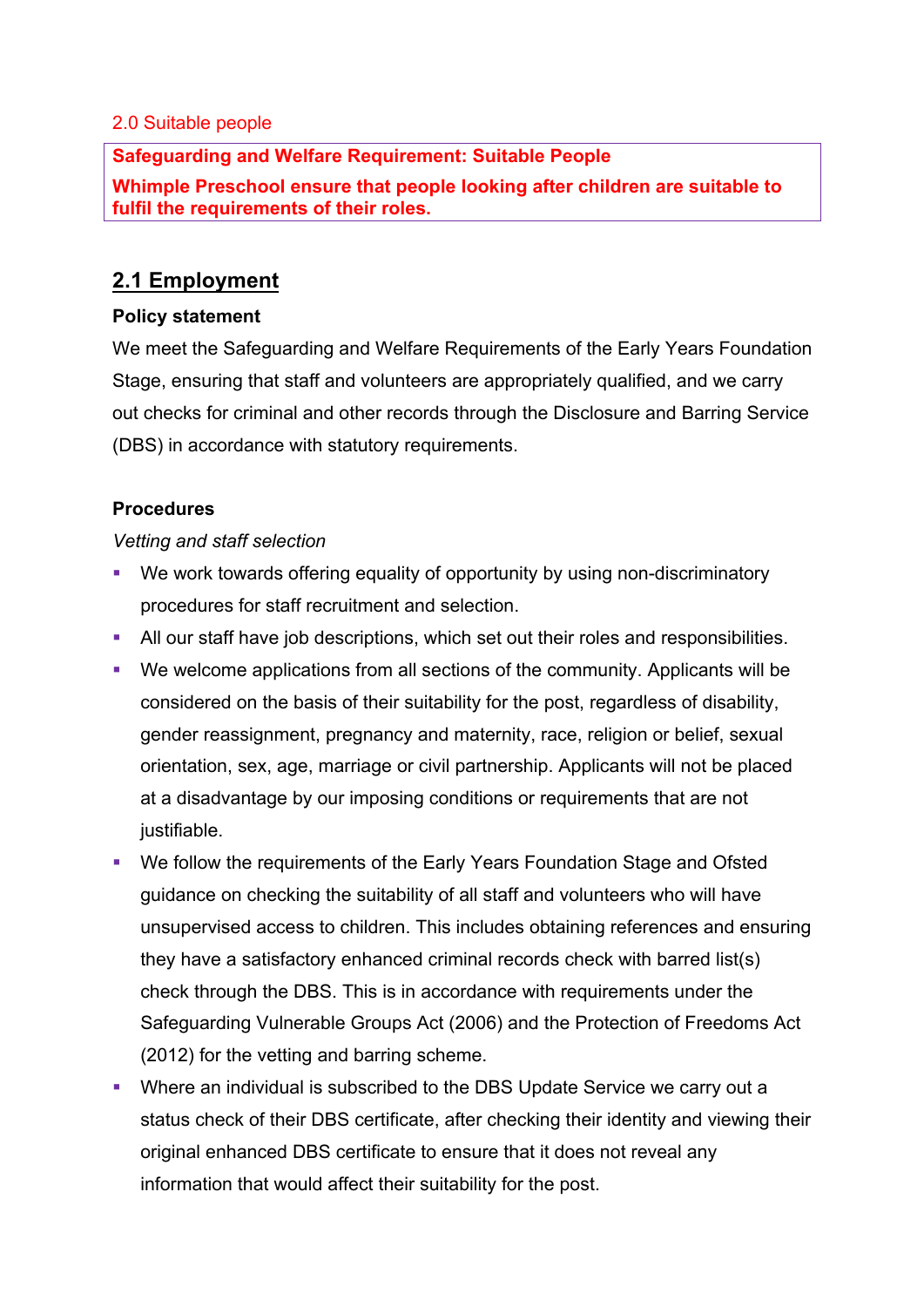- We keep all records relating to the employment of our staff and volunteers; in particular those demonstrating that suitability checks have been done, including the date of issue, name, type of DBS check and unique reference number from the DBS certificate, along with details of our suitability decision.
- We require that all staff and volunteers keep their DBS check up-to-date by subscribing to the DBS Update Service throughout the duration of their employment with us.
- Our staff are expected to disclose any convictions, cautions, court orders, reprimands and warnings which may affect their suitability to work with children – whether received before, or at any time during, their employment with us.
- We obtain consent from our staff and volunteers to carry out on-going status checks of the Update Service to establish that their DBS certificate is up-to-date for the duration of their employment with us.
- Where we become aware of any relevant information which may lead to the disqualification of an employee, we will take appropriate action to ensure the safety of children. In the event of disqualification, that person's employment with we will be terminated.

#### *Notifying Ofsted of changes*

■ We inform Ofsted of any changes to our Registered Person and/or our manager

#### *Training and staff development*

- Our manager holds a BA Hons Education with Early Years Professional Status (EYPS) and our deputy holds the Level 3 Diploma for the Children and Young People's Workforce and at least half of our other staff members hold the Level 3 Certificate for the Children and Young People's Workforce or an equivalent or higher qualification
- We provide regular in-service training to all our staff whether paid staff or volunteers - through Devon Early Years (Babcock LDP), Pre-school Learning Alliance and external agencies.
- Our budget allocates resources to training.
- We provide our staff with induction training in the first week of their employment. This induction includes our Health and Safety Policy and Safeguarding Children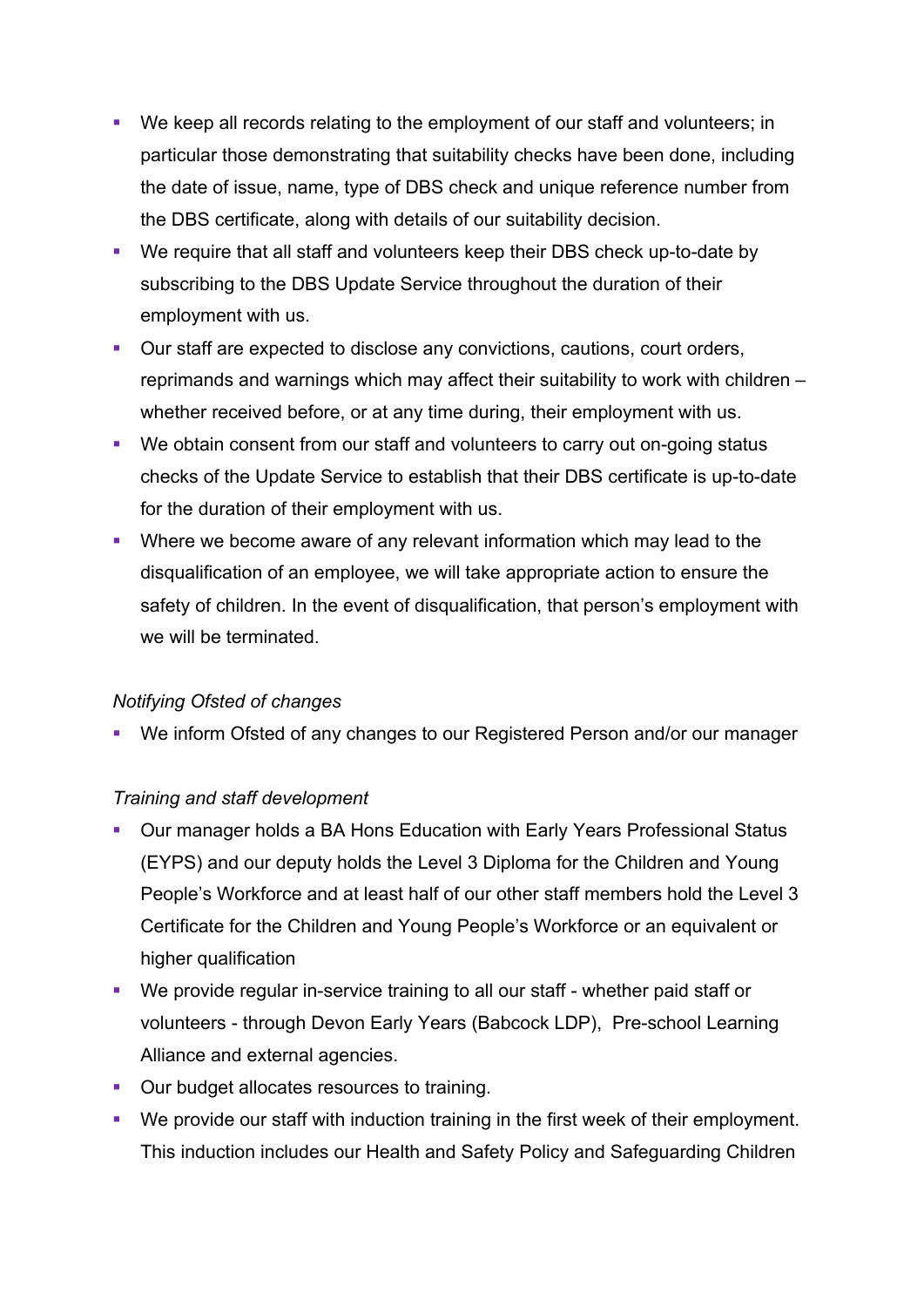and Child Protection Policy. Other policies and procedures are introduced within an induction plan.

- We support the work of our staff by holding regular supervision meetings and appraisals.
- We are committed to recruiting, appointing and employing staff in accordance with all relevant legislation and best practice.

# *Staff taking medication/other substances*

- If a member of staff is taking medication which may affect their ability to care for children, we ensure that they seek further medical advice. Our staff will only work directly with the children if medical advice confirms that the medication is unlikely to impair their ability to look after children properly.
- Staff medication on the premises will be stored securely and kept out of reach of the children at all times.
- If we have reason to believe that a member of our staff is under the influence of alcohol or any other substance that may affect their ability to care for children, they will not be allowed to work directly with the children and further action will be taken.

#### *Managing staff absences and contingency plans for emergencies*

- § Our staff take their holiday breaks when the setting is closed. Where a staff member may need to take time off for any reason other than sick leave or training, this is agreed with our manager with sufficient notice.
- Where our staff are unwell and take sick leave in accordance with their contract of employment, we organise cover to ensure ratios are maintained.
- Sick leave is monitored and action is taken where necessary, in accordance with the individual's contract of employment.
- We have contingency plans to cover staff absences, as follows:

The staff member should contact the manager as soon as they know they are going to be absent so that she can arrange appropriate relief cover staff.